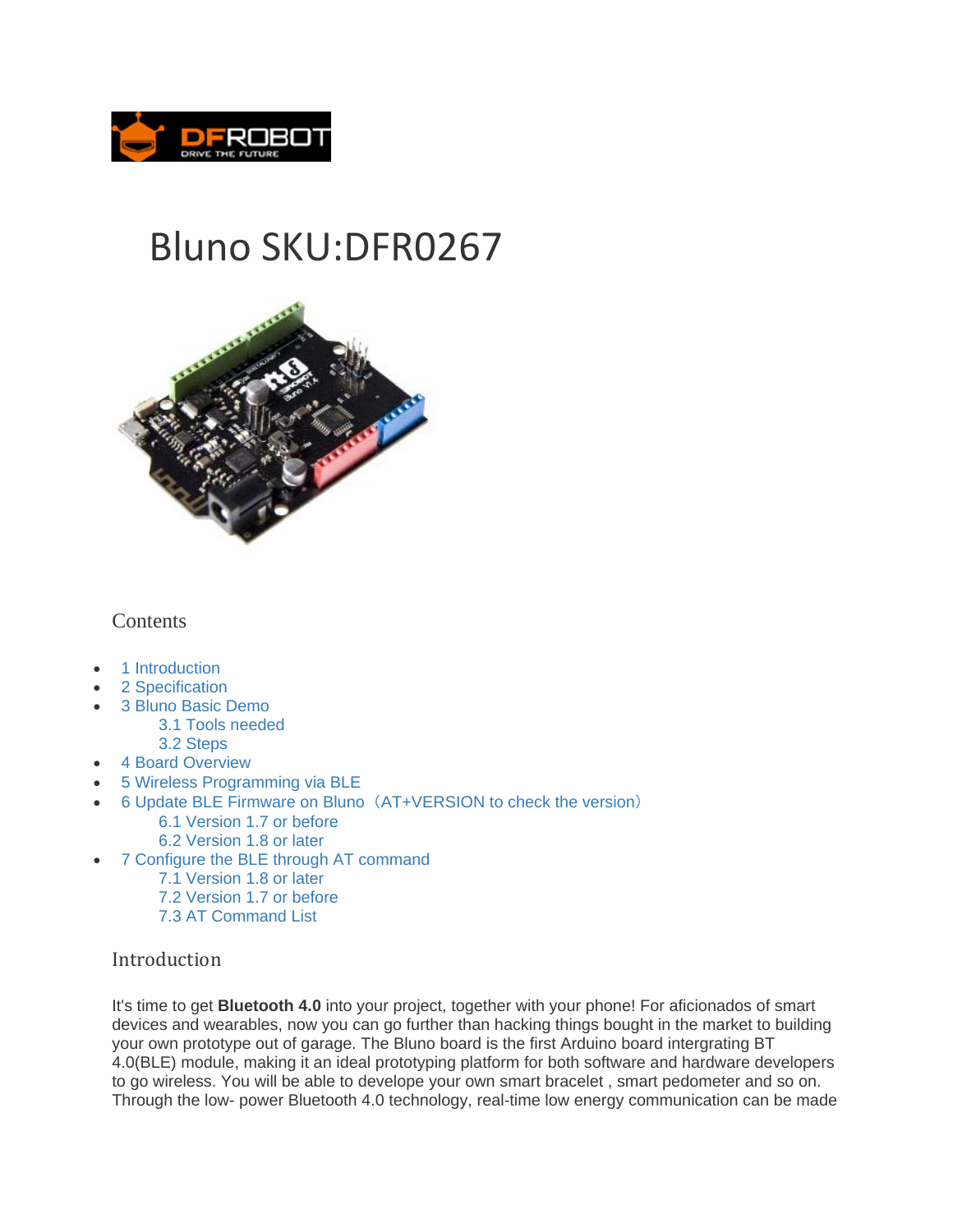really easily. What's more, we also developed the App for the Bluno (both Android and IOS), and they are completely **opensource**, so that you can modify and develope your own BLE-hardware platform.

For the demo application and Arduino code, we integrated dfrobot wireless libraries for the beginners. The idea is to offer a simple way for you to use wireless modules without learning the sophisticated wireless comunication protocol. However, for the developer, recommend to custom or choose the protocol according to the product features or the application.

By the way, except of many other BLE products, we also developed the Accessory Shield for Bluno for you to help you build your idea faster and easier, enjoy your wireless journey!

#### **Keep Your Bluno Updated**

We have released a new version bootloader which is much more stable than the last version. Especially that it can resist in insufficient power supply, motor magnetic-field interferenceit, etc. Visit forum to find how, How to upgrade DF BLE device bootloader to 2.0?

 **To avoid getting your BLE card defective (bootloader lost)**, please read Common Arduino Operation Notes, NO.1

#### Specification

| <b>Basic</b>                                                                                                                      | <b>Feature</b>                                                                                                                                                      |
|-----------------------------------------------------------------------------------------------------------------------------------|---------------------------------------------------------------------------------------------------------------------------------------------------------------------|
| On-board BLE chip: TI CC2540<br>Baud Rate: 9600 - 115200 bps                                                                      | Support Wireless Programming Via BLE<br><b>Support Bluetooth HID</b>                                                                                                |
| Transmission range(Open Space):                                                                                                   | <b>Support IBeacons</b>                                                                                                                                             |
| more than 70m                                                                                                                     | Support AT command to config the BLE                                                                                                                                |
| Transmission range(Office): about 20m<br>Power Supply: USB Powered or<br>External 7V~12V DC                                       | Transparent communication through Serial<br><b>BLE</b> firmware updating                                                                                            |
| Output Current (I/O pin): 40mA                                                                                                    | <b>Supported:</b>                                                                                                                                                   |
| Output Current (Power pin): 200mA<br>Microcontroller: Atmega328<br>Bootloader: Arduino Uno<br>Compatible with the Arduino Uno pin | Android System 4.3+ with BLE4.0 module inside with<br>original firmware with BLE driver. e.g. Nexus 4+, Xaiomi<br>2s, Samsung Galaxy s4, Samsung Galaxy note 3 etc. |
| mapping<br>Size: 60mm * 53mm<br>Weight: 30g                                                                                       | iOS 7.0+ devices: iPhone 4s+, iPad 3+, iPad Mini, iPod 5th<br>Gen (iPhone 4s is not 100% supported.)                                                                |
|                                                                                                                                   | Not compatible with:                                                                                                                                                |
|                                                                                                                                   | Other brand BLE modules/devices since different firmware<br>using in CC2540 e.g. $FAQ > Q12$<br>Bluetooth 2.0 or other types of bluetooth modules/devices           |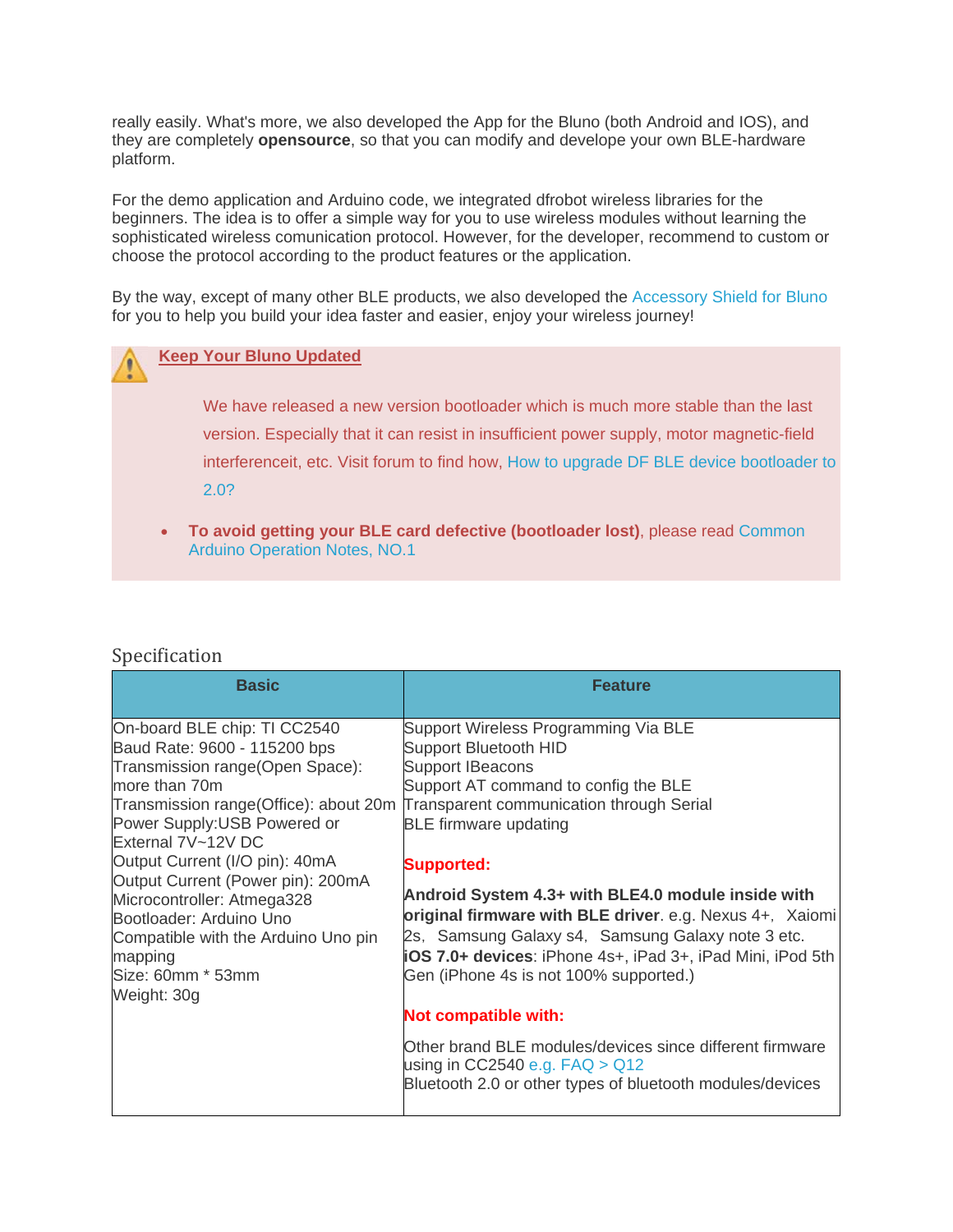**NOTE**: If you want to use a **computer** to communicate with Bluno, a BLE link or USB BLE link is needed, the BLE on your computer is not compatible!

## Bluno Basic Demo

This section is focused on the basic function of Bluno. You can easily develop your own Android application based on this Demo.

| 5 <sub>0</sub><br><b>D</b> I BLE Sample | $0 \sqrt{211344}$ |
|-----------------------------------------|-------------------|
| Scan : 1                                | Send Data   2     |
| stesting                                |                   |
| <b>Received Data</b><br>Ø)              |                   |
|                                         |                   |
|                                         |                   |
|                                         |                   |
|                                         |                   |
|                                         |                   |

Bluno Basic Demo with library for Android

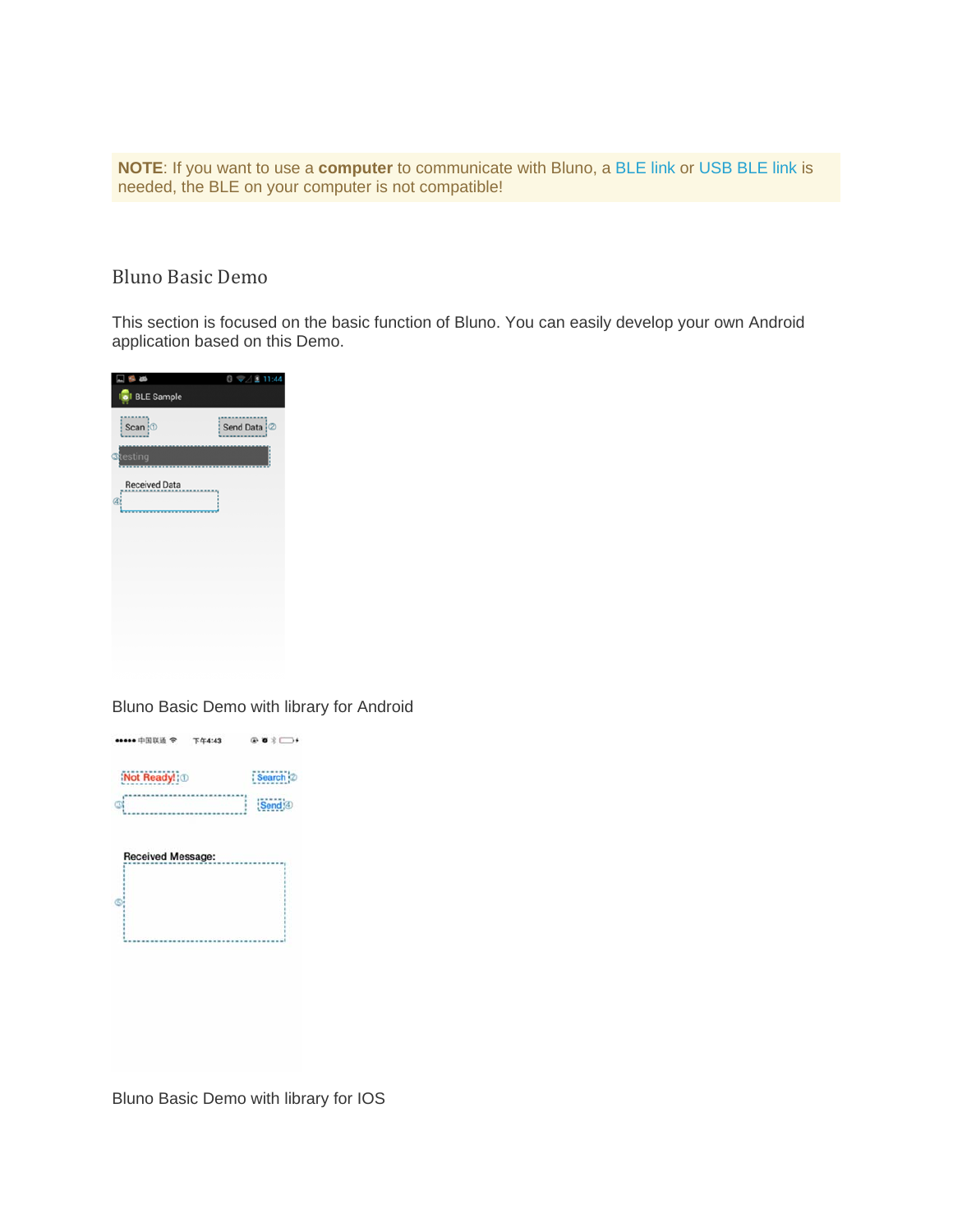## Tools needed

- Bluno x1
- Android 4.3+ Devices Or IOS Devices x1
- Micro USB cable x1

#### Steps

#### **1. If you stuck in any of the following process, Go to Trouble Shooting section for help.**

2. Install the Arduino IDE.

3. Copy the source code below and paste it into Arduino IDE. (This Sketch only do one thing that replies the same message received from Serial port)

```
void setup() { 
   Serial.begin(115200); //initial the 
Serial 
} 
void loop() { 
   if (Serial.available()) { 
     Serial.write(Serial.read());//send 
what has been received 
     Serial.println(); //print line f
eed character 
   } 
}
```
- 4. Select the "Arduino Uno" as the target board in Menu->Tools->Board and its serial port.
- 5. Upload the Sketch.

**NOTE**: If the Bluno was connected, i.e. the LINK led is ON, then it will fail to upload any sketch since the Serial port was occupied by the BLE. Please unlink the connection.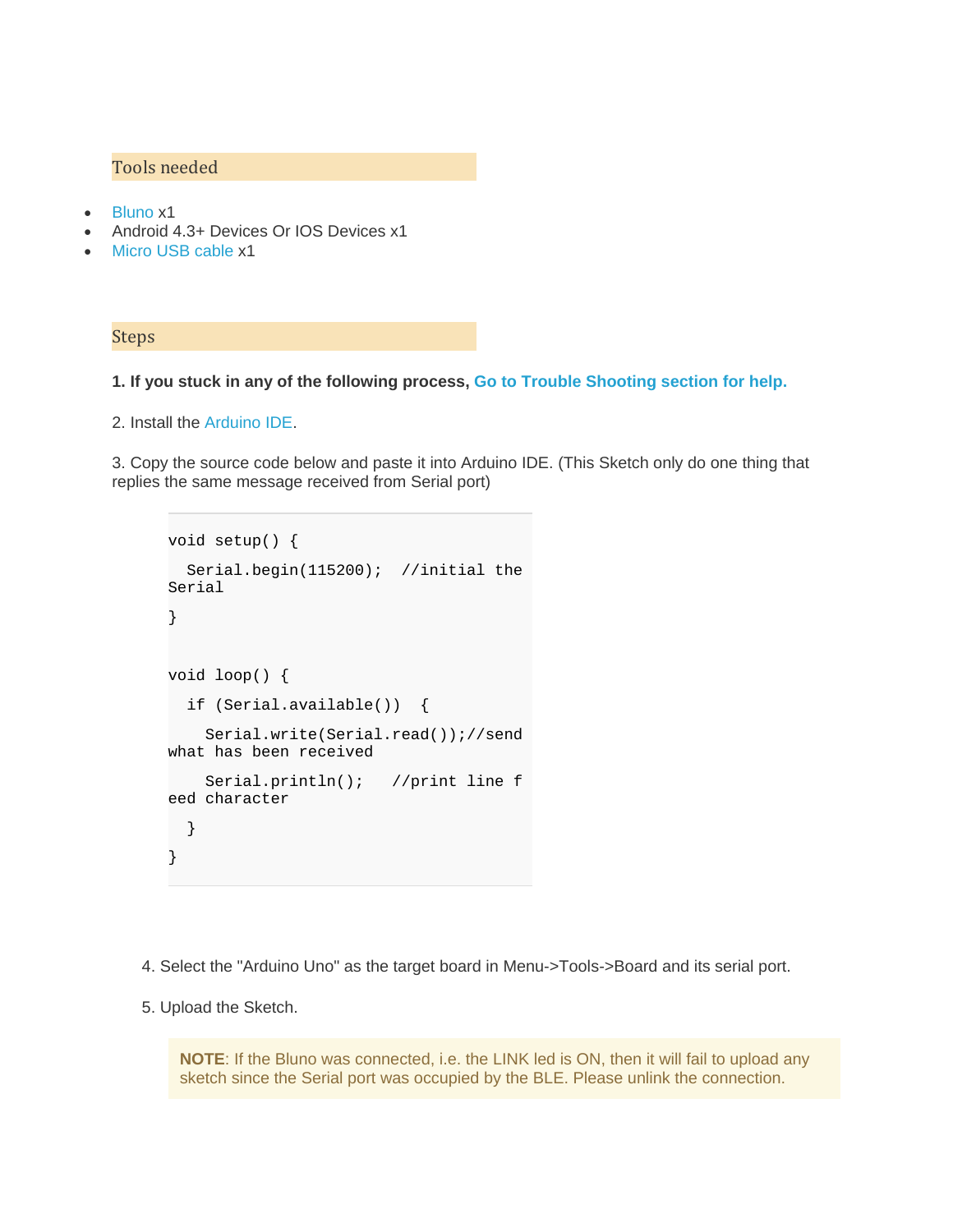#### **For Android**

- 6. Install the APK file into your Android phone.
- 7. Run the application.
- 8. Click the "Scan" button $(Q)$  for scanning and select the device.

9. After connected, Click the "Send Data" button  $(Q)$  to send the message in the text view( $(3)$ ) to Bluno.

10. The Bluno will reply with the same data. Thus you can see the same "received data" (4).

11. Notice that the on-board RX and TX led will blink when sending and receiving the message.

#### **For IOS**

6. Compile the source code into your apple device.

7. Run the application.

8. Click the "Search" button  $(2)$  for searching and select the device.

9. After the Connection state change from "Not Ready!" to "Ready!"  $(1)$ ), Click the "Send" button (  $\textcircled{4}$ ) to send the message in the text view( $\textcircled{3}$ ) to Bluno.

10. The Bluno will reply with the same data. Thus you can see the same "received data" (5).

11. Notice that the on-board RX and TX led will blink when sending and receiving the message.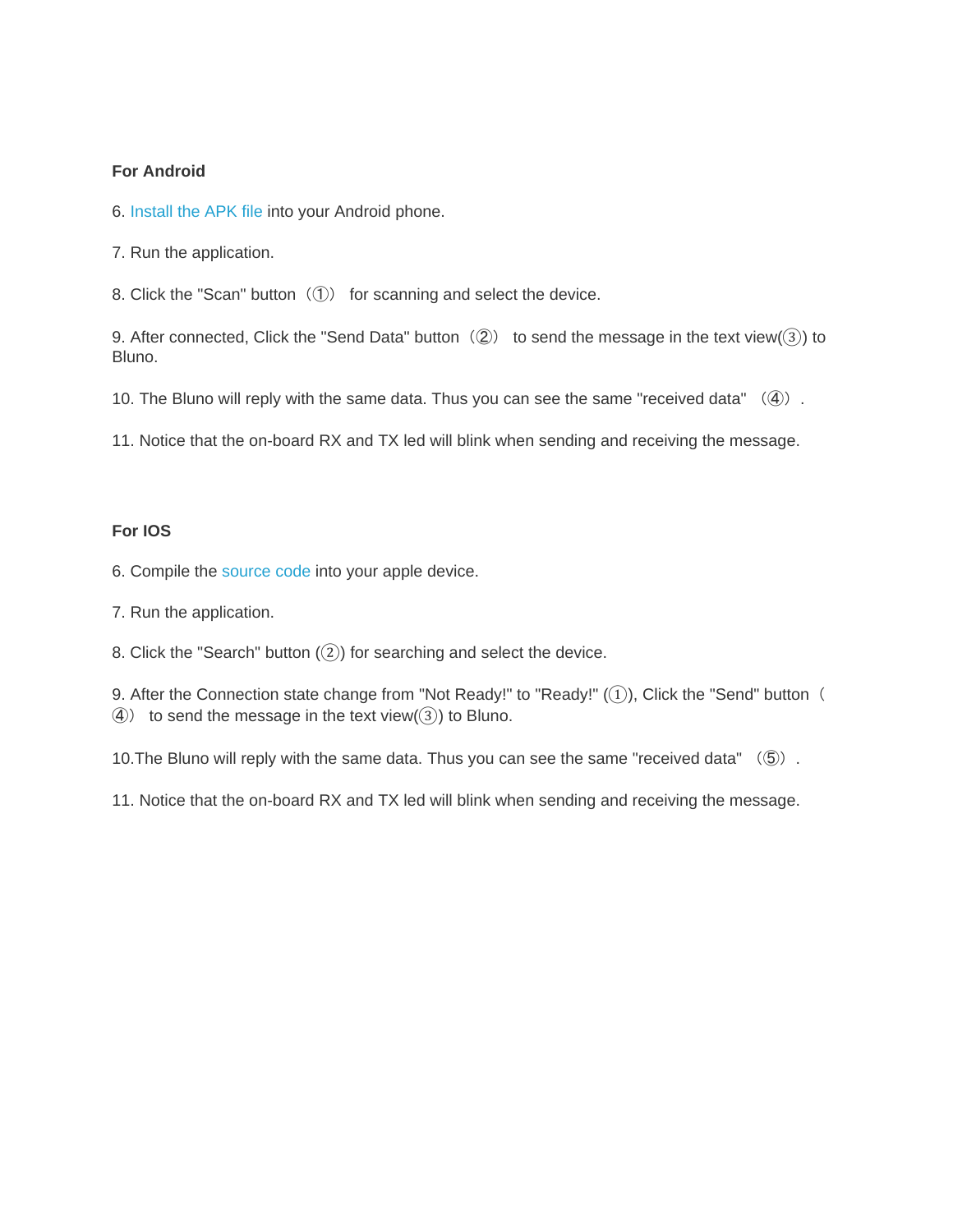## Board Overview



# Wireless Programming via BLE

In this section, we will learn how to Upload the sketch on air via BLE.

## **Tools required**

- BLUNO/Bluno Nano/BLE link x2
- Micro USB cable x2

1.There are two different roles of BLE devices , CENTRAL and PERIPHERAL. So if we want establish transparent communication, one device should be configured to CENTRAL, while the other should be configured to PERIPHERAL.

2.Turn the switches to "AT"(Before V1.7)/Input "+++" (After 1.8) in the Serial port to enable the AT command mode.

3.Connect them with computer.

4.For the CENTRAL device, sending the following AT command :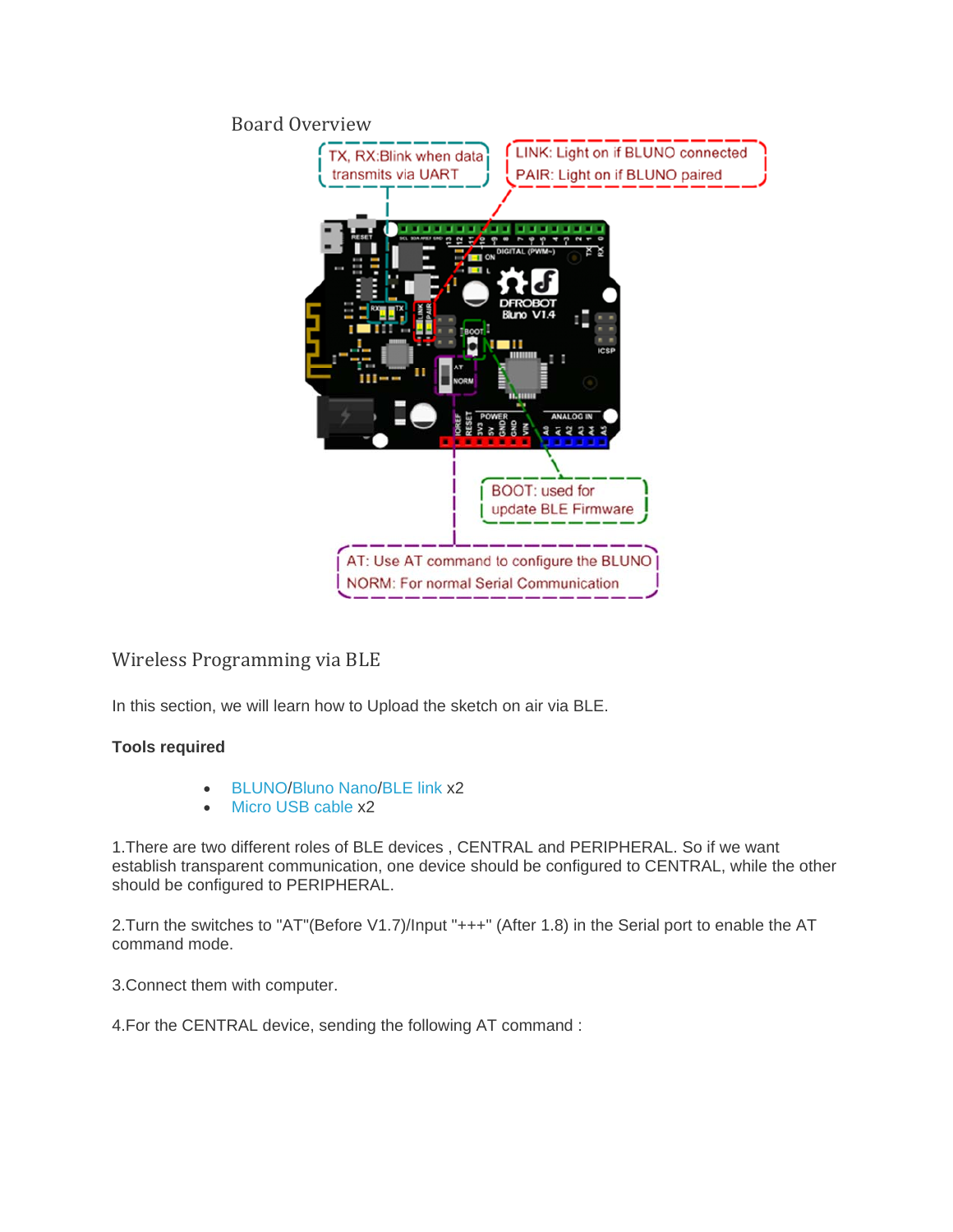| Input: AT+SETTING=DEFCENTRAL <cr+lf></cr+lf> | Answer(Return):OK |
|----------------------------------------------|-------------------|
| Input: AT+BLUNODEBUG=OFF <cr+lf></cr+lf>     | Answer(Return):OK |

5.For the PERIPHERAL one, sending the following AT command :

| Input: AT+SETTING=DEFPERIPHERAL <cr+lf></cr+lf> | Answer(Return):OK |
|-------------------------------------------------|-------------------|
| Input: AT+BLUNODEBUG=OFF <cr+lf></cr+lf>        | Answer(Return):OK |

6. "AT+BLUNODEBUG=OFF" will make Wireless Programming more stable. However in this mode, you can not monitor the Serial port through USB on PC.

7. Turn the switches to "NORM"(Before V1.7)/ Input "AT+EXIT"(After V1.8) to exit AT communication mode.

8. Unplug the USB connection of the PERIPHERAL one, and use other external power supply like battery.

9. In seconds, the Link LED will be on, which means they have connected.

10. Click Upload, and sketch will be successfully uploaded to the PERIPHERAL device.

#### **NOTE:**

- 1. You have to choose the board of receiver in the setting "Tools > Board", i.e. if the sender is Bluno and the receiver board is **Bluno Mega2560**, then you should choose **Mega2560**.
- 2. The wireless programming can be done in bi-way between the CENTRAL and PERIPHERAL BLE devices, but the speed is different, i.e.
- CENTRAL -> PERIPHERAL 2KB/s
- PERIPHERAL -> CENTRAL 4KB/s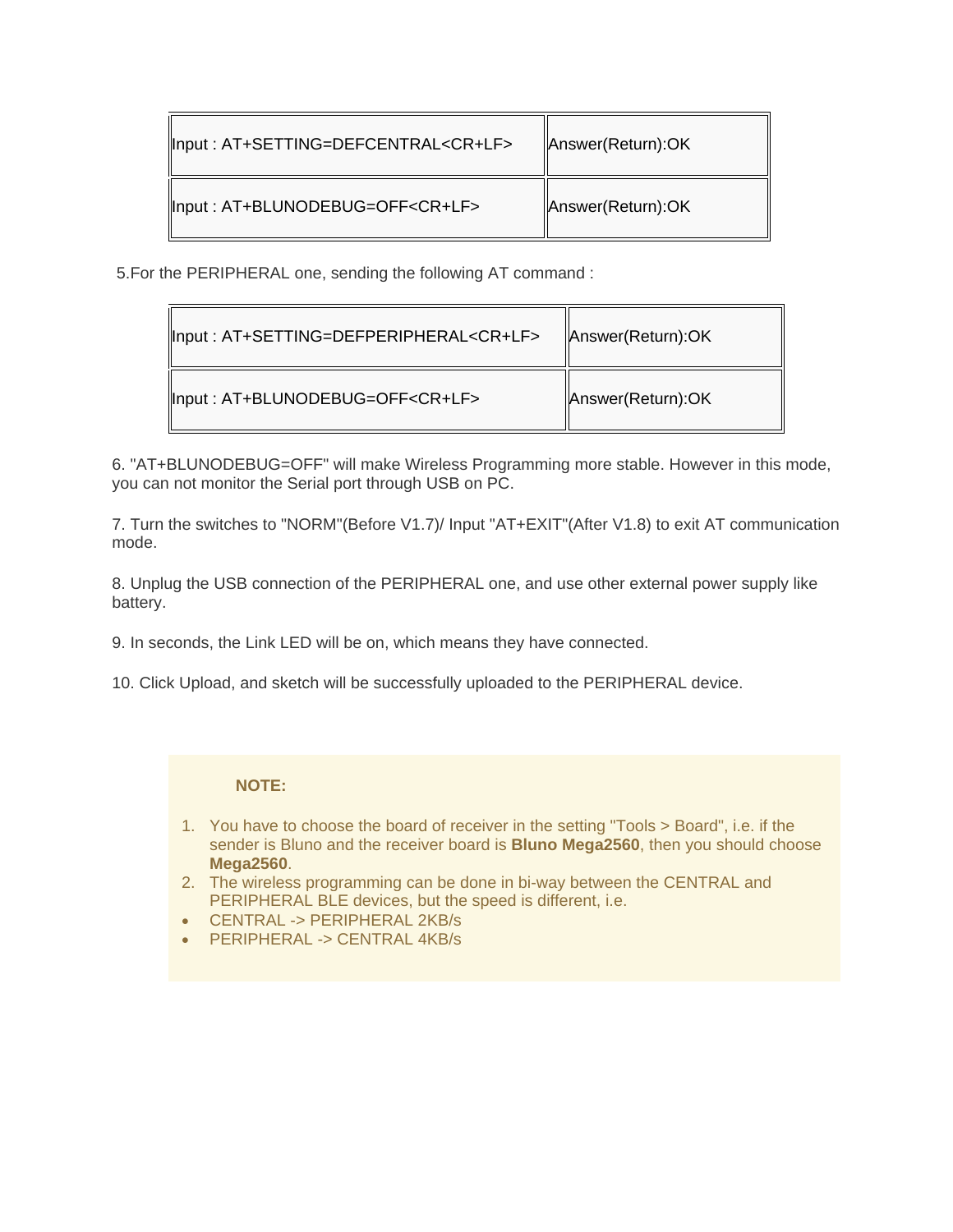Update BLE Firmware on Bluno  $(AT+VERSION$  to check the version)

**NOTE**: The setting will be **reserved** after the update. So if you want to apply Factory Settings, just use the AT command **AT+SETTING=DEFAULT**.

#### Version 1.7 or before

This step is only for the early versions of this board 1.6 and previous firmware. For version 1.7 or later. Skip to next section **Version 1.8 or later**.

**NOTE**: This method is only compatible with Windows XP, and Windows 7. Windows 8 and 10 versions might not work with this method.

1.Press and hold the Boot button on Bluno and connect computer through USB. After power on, release the button.

2.Computer will recognize the Bluno as an USB flash drive.

3.Open the disk and delete the "\*.bin" file. After that USB flash drive will automatically reboot and be remounted.



Bluno Firmware update

- 4.Unpack UBL2SBL.bin (this link) patch into the Bluno flash drive.
- 5.After it automatically reboots, and we can proceed with step 2.

#### Version 1.8 or later

On Version 1.7 ( and later ), firmware can be uploaded using the following software.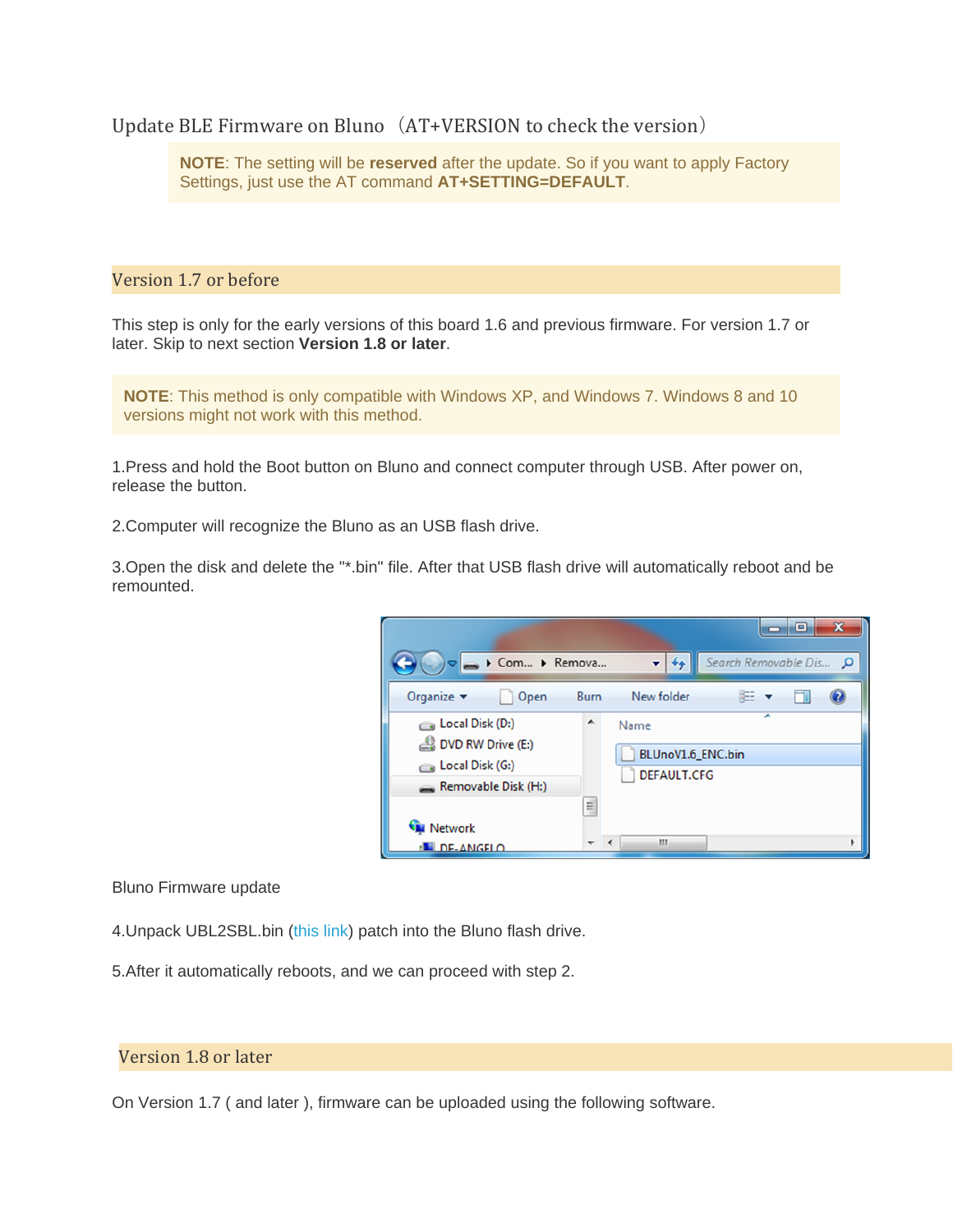Click on the revelant link for your Operating system.

- DFRobot blunoFWDownloader
- DFRobot blunoFWDownloader for MAC



#### Bluno Firmware update

The software is very simple to use.

#### 1. **Press and hold the boot button down**

- 2. Connect the USB
- 3. Two LED flash alternately

4. Download and decompression the Firmware in the Document section ( This is the Link )

5. Load the firmware file (For Bluno or Bluno Nano, please use "SBL\_BlunoV\*.bin". For BLE-Link,

please use "SBL\_BLE-LinkV\*.bin")

6. Click the upload button and wait 2 minutes.

# Configure the BLE through AT command

## Version 1.8 or later

## **The AT Mode Switch becomes useless at Firmware version V1.8 or later.**

- 1. Open the Arduino IDE.
- 2. Select the correct serial port in Menu->Tool->Serial port
- 3. Open the Serial monitor (on the upper right of the IDE windows)
- 4. Select the "No line ending" $(1)$  and 115200 baud  $(2)$  in the two pull-down menu
- 5. Type "+++"  $(③)$  like this and press send button  $(④)$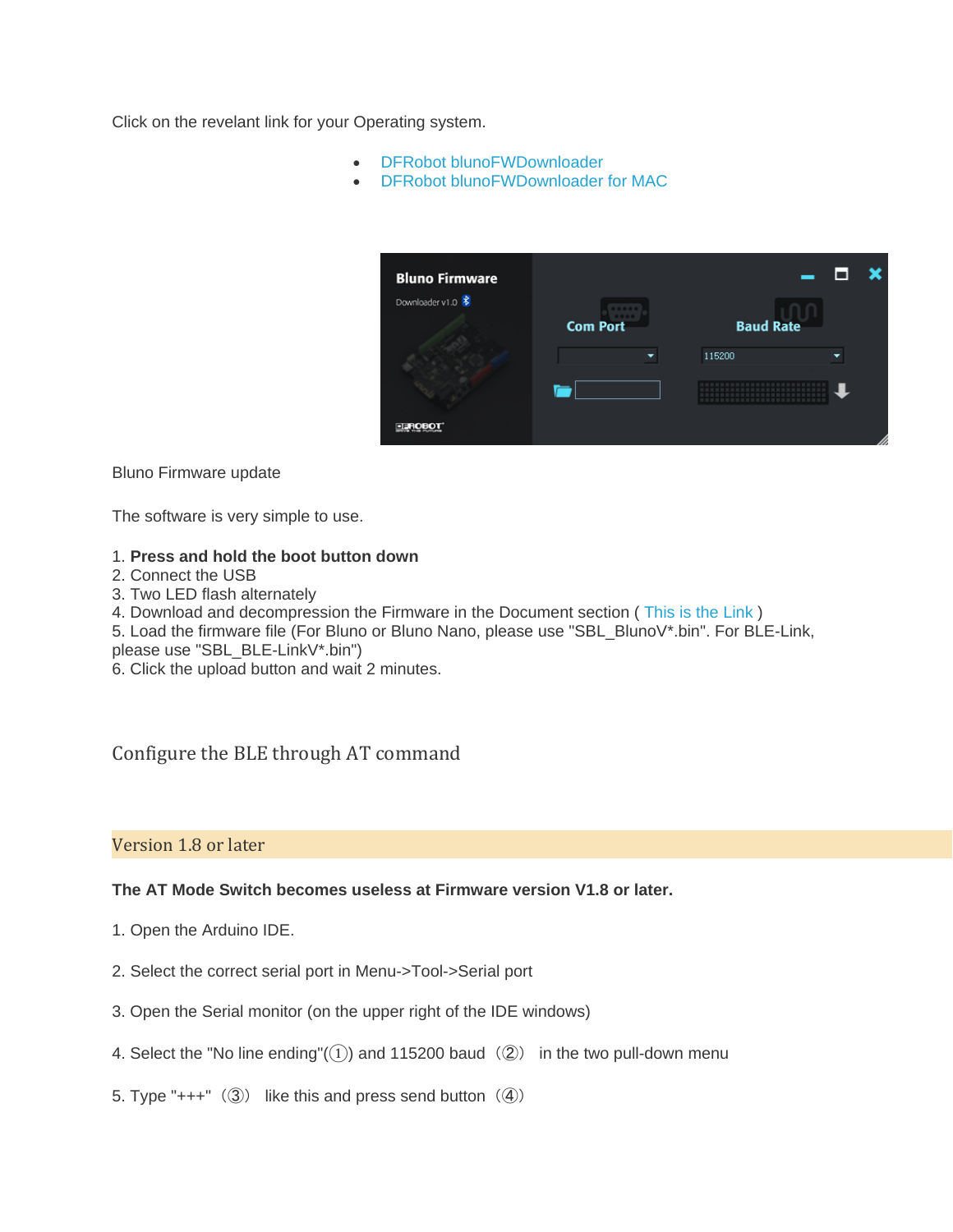6. If the AT Command Mode is successfully Entered , you will receive "Enter AT Mode"(⑤) from it.

| 000           | /dev/tty.usbmodem411<br>$\bf{3}$                   |                                  | Send |
|---------------|----------------------------------------------------|----------------------------------|------|
| Enter AT Mode |                                                    |                                  |      |
|               |                                                    |                                  |      |
|               | "No line ending" Here<br>Don't Forget to change it |                                  |      |
| Autoscroll    |                                                    | No line ending :   115200 baud : |      |

Fig1: +++ enter the AT CMD Mode

- 7. Select the "Both NL &  $CR''(1)$  and 115200 baud (2) in the two pull-down menu
- 8. Type or copy the AT command in the dialog  $\langle\textcircled{3}\rangle$  like this and press send button  $\langle\textcircled{4}\rangle$
- 9. If the BLE is successfully configured, you will receive "OK" (⑤) from it.

| AT+SETTING=DEFAULT <sup>1</sup> (3)<br>Enter AT Mode |                                                      | Send |
|------------------------------------------------------|------------------------------------------------------|------|
| $0K_{1}(5)$                                          |                                                      |      |
|                                                      |                                                      |      |
|                                                      | "Both NL & CR" Here<br>Don't Forget to change it (1) |      |
|                                                      |                                                      |      |
|                                                      |                                                      |      |

Fig1: enter the AT command, remember selectting the Both NL & CR

10. If received "ERROR CMD" instead, try sending it again or you should check whether the command is correct or not.

## 11. **USE "AT+EXIT" to exit AT Mode**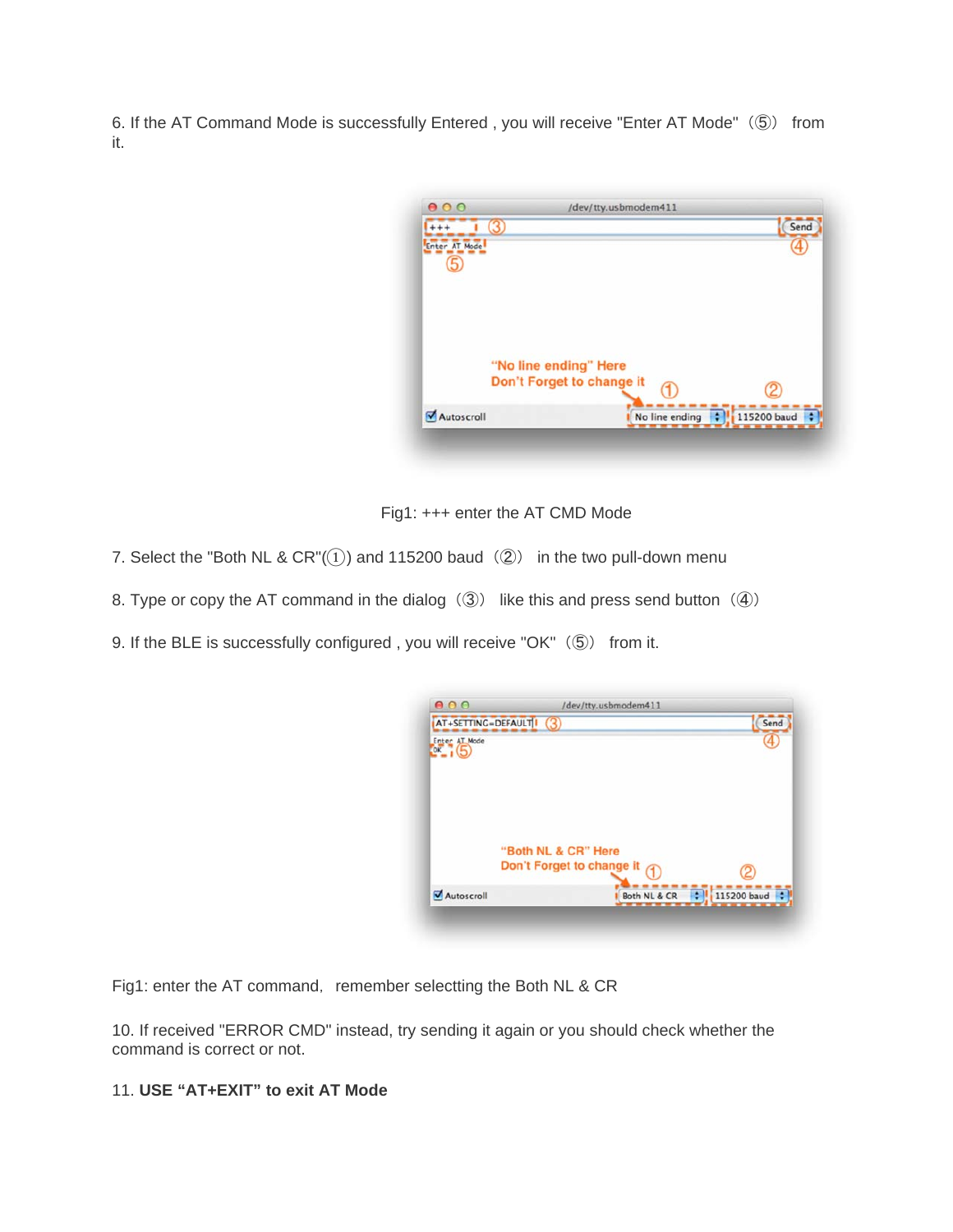## Version 1.7 or before

1. Turn the on-board switch to "AT" and AT command mode will be entered.

2. We need a serial monitor for configuring the BLE in this part. There're lots of good tools like putty,CoolTerm and Arduino serial monitor. In this case, we choose the Arduino Serial monitor, which is easy to use.

3. Select the correct serial port in Menu->Tool->Serial port

4. Open the Serial monitor (on the upper right of the IDE windows)



Fig1: Coolterm setting

5. Select the "Both NL & CR" $(1)$  and 115200 baud  $(2)$  in the two pull-down menu

6. Type or copy the AT command in the dialog  $\langle\textcircled{3}\rangle$  like this and press send button  $\langle\textcircled{4}\rangle$ 

7. If the BLE is successfully configured, you will receive "OK" (5) from it.

8. If received "ERROR CMD" instead, try sending it again or you should check whether the command is correct or not.

9. **Turn the switch to "NORM", entering the normal mode**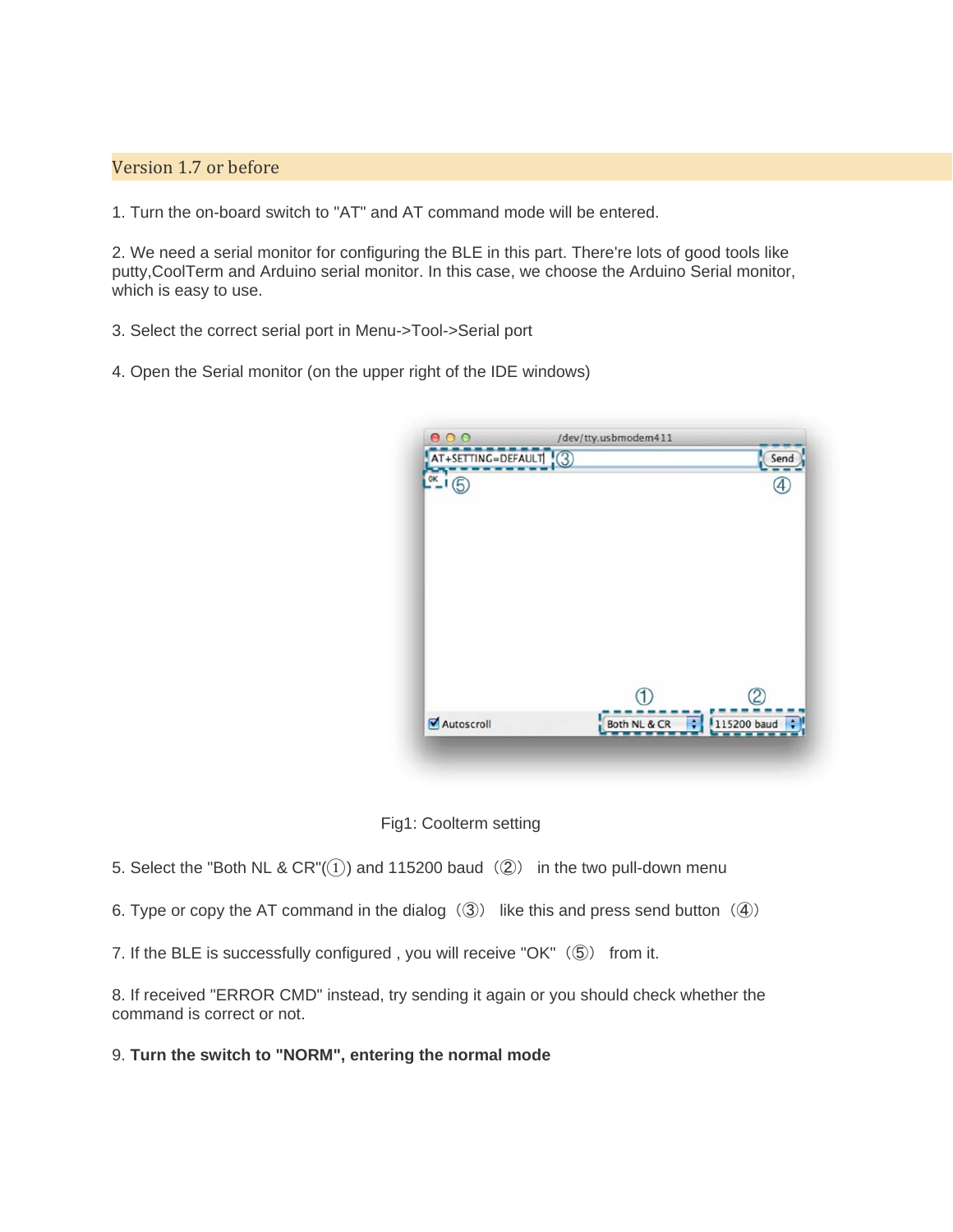**AT Command List** 

 $\overline{\phantom{a}}$ 

**NOTE**: **<CR+LF>** means Carriage-Return and Line-Feed, which is the same meaning with "Both NL & CR" in Arduino Serial monitor, do not include the string "<CR+LF>" itself.

#### **1. "AT+FSM" change the working mode**

| AT+FSM=FSM_TRANS_USB_COM_BLE <cr+lf></cr+lf>  | <b>USB-UART BLE transparent mode</b>                         |
|-----------------------------------------------|--------------------------------------------------------------|
| AT+FSM=FSM_HID_USB_COM_BLE_AT <cr+lf></cr+lf> | USB-UART BLE HID mode                                        |
| $ AT + FSM = ? < CR + LF >$                   | Request the working mode (default:<br>FSM_TRANS_USB_COM_BLE) |

**1\*. "AT+KEY" to simulate pressing some buttons** in HID mode, read FAQ 16 below for **How to use HID mode**.

 $\overline{\phantom{0}}$ 

 $\overline{\mathsf{L}}$ 

| AT+KEY=keyValue0 <cr+lf></cr+lf>                                                            | To simulate one button was pressed  |
|---------------------------------------------------------------------------------------------|-------------------------------------|
| AT+KEY=keyValue0+keyValue1 <cr+lf></cr+lf>                                                  | To simulate two buttons was pressed |
| AT+KEY=keyValue0+keyValue1+keyValue2 <cr+lf>  To simulate three buttons was pressed</cr+lf> |                                     |

#### **2. "AT+ROLE" change the CENTRAL-PERIPHERAL configuration**

| AT+ROLE=ROLE CENTRAL <cr+lf></cr+lf>    | <b>BLE CENTRAL mode</b> |
|-----------------------------------------|-------------------------|
| AT+ROLE=ROLE PERIPHERAL <cr+lf></cr+lf> | IBLE PERIPHERAL mode    |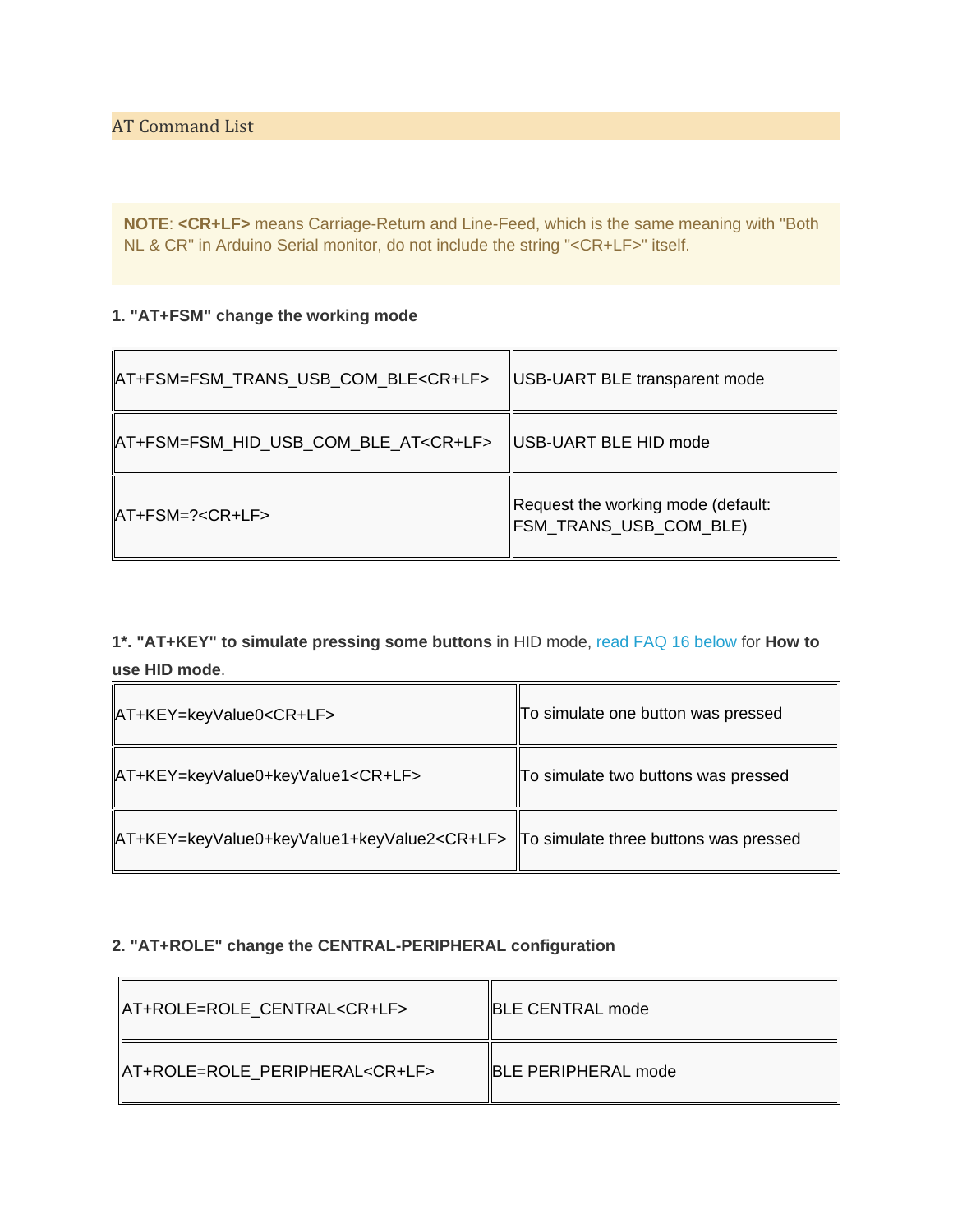$\overline{r}$ 

# **3. "AT+MIN\_INTERVAL" change the minimum connection interval**

| AT+MIN_INTERVAL=10 <cr+lf></cr+lf> | Recommended minimum connection interval (10ms) for PC<br>and Android |
|------------------------------------|----------------------------------------------------------------------|
| AT+MIN_INTERVAL=20 <cr+lf></cr+lf> | Recommended minimum connection interval (20ms) for IOS               |
| AT+MIN INTERVAL=? <cr+lf></cr+lf>  | Request the minimum connection interval (default: 10)                |

## **4. "AT+MAX\_INTERVAL" change the maximum connection interval**

| AT+MAX INTERVAL=10 <cr+lf></cr+lf> | Recommended maximum connection interval (10ms) for<br>PC and Android |
|------------------------------------|----------------------------------------------------------------------|
| AT+MAX_INTERVAL=40 <cr+lf></cr+lf> | Recommended maximum connection interval (40ms) for<br><b>IOS</b>     |
| AT+MAX INTERVAL=? <cr+lf></cr+lf>  | Request the maximum connection interval (default: 10)                |

# **5. "AT+UART" change the baud rate of UART**

| $\vert$ AT+UART=115200 <cr+lf></cr+lf> | Set the baud rate to 115200                                      |
|----------------------------------------|------------------------------------------------------------------|
| $\vert$ AT+UART=? <cr+lf></cr+lf>      | Request the baud rate of UART (default:<br>$\vert$ 115200,8,N,1) |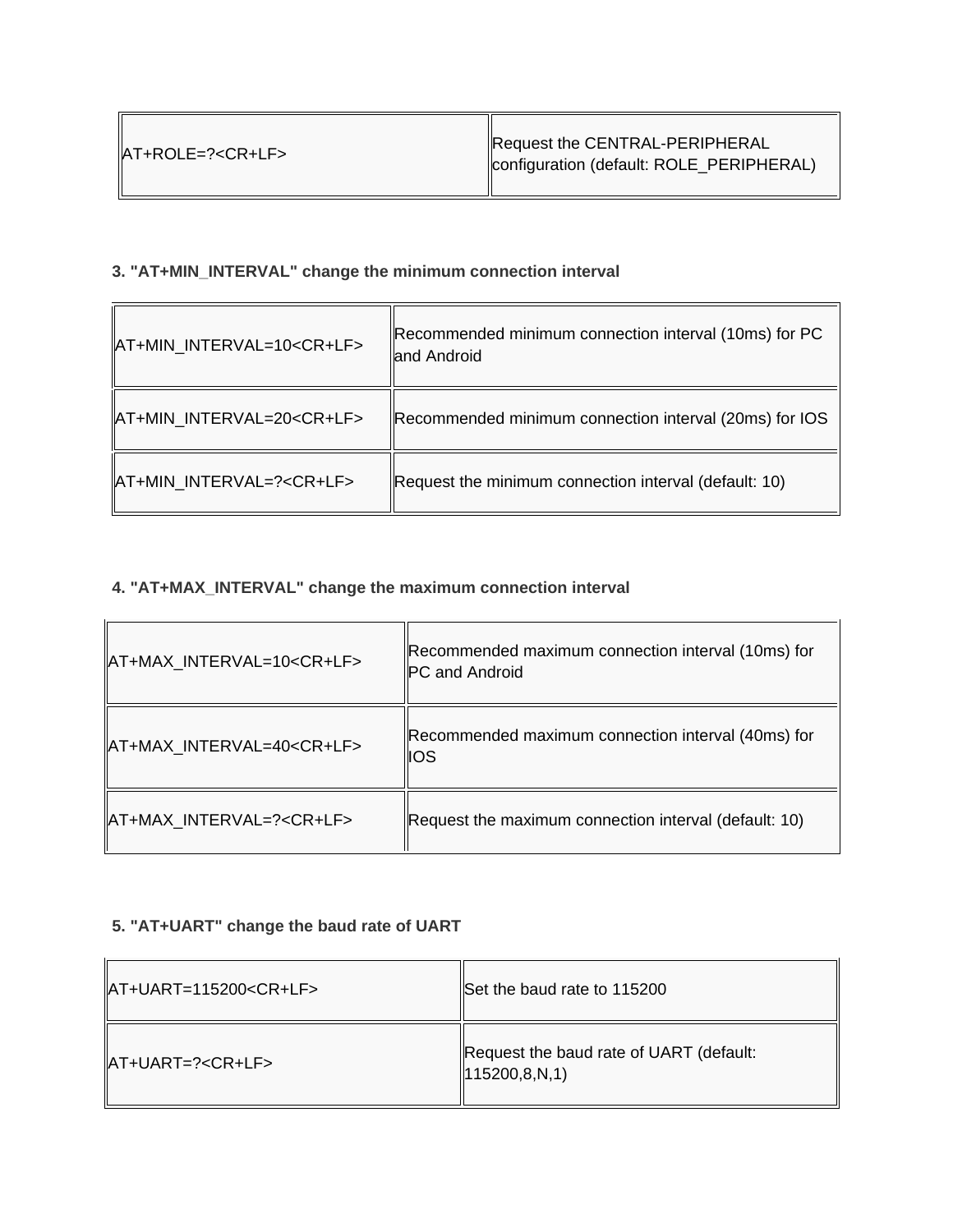**6. "AT+BIND" bind another BLE chip. BLE can only connect to the BLE chip with this MAC address**

| $\text{A}$ T+BIND=0x0017ea9397e1 <cr+lf></cr+lf> | Set the BLE binding (destination) MAC address to<br>  0x0017ea9397e1       |
|--------------------------------------------------|----------------------------------------------------------------------------|
| $IAT + BIND = ? < CR + LF >$                     | Request the binding (destination) MAC address<br>(default: 0x8A6D3B8A6D3B) |

## **7. "AT+CMODE" set whether the connection of BLE is binding or arbitrary**

| AT+CMODE=UNIQUE <cr+lf></cr+lf>                                   | BLE can only connect to the BLE chip with<br>binding(destination) MAC address (see "AT+BIND"<br>command) |
|-------------------------------------------------------------------|----------------------------------------------------------------------------------------------------------|
| AT+CMODE=ANYONE <cr+lf></cr+lf>                                   | BLE can connect to any other BLE chips                                                                   |
| $\textsf{IAT+CMODE}=\textsf{?}\textsf{<}\textsf{CR+LF}\textsf{>}$ | Request the binding connection mode(default:ANYONE)                                                      |

# **8. "AT+MAC" Request MAC address**

| $ AT+MAC=? < CR+LF>$ | Request MAC address of the BLE |
|----------------------|--------------------------------|
|----------------------|--------------------------------|

#### **9. "AT+NAME" Set the name**

 $\overline{\phantom{a}}$ 

 $\overline{a}$ 

| AT+NAME=DFBLEduinoV1.0 <cr+lf></cr+lf> | Set the name of BLE to "DFBLEduino V1.0". The<br>  ength is limited to 13 Bytes or below |
|----------------------------------------|------------------------------------------------------------------------------------------|
|                                        |                                                                                          |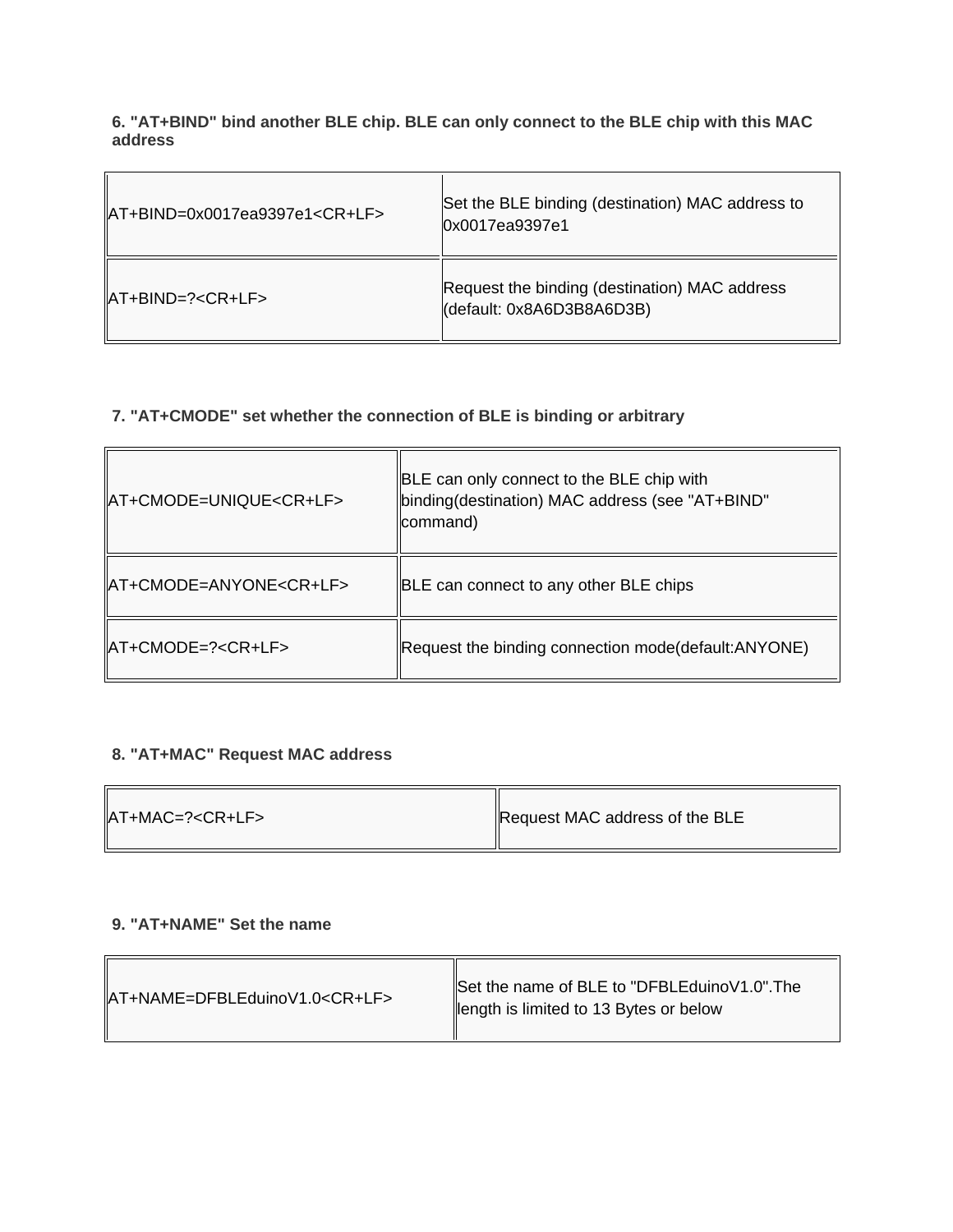## **10. "AT+RESTART" restart the BLE**

| AT+RESTART <cr+lf></cr+lf> |  |
|----------------------------|--|
|                            |  |

匠

Restart the BLE chip

## **11. "AT+SETTING" change the default setting (new in BLE firmware 1.6)**

| AT+SETTING=DEFAULT <cr+lf></cr+lf>       | Restore the default settings, same as PERIPHERAL<br>mode                                                                       |
|------------------------------------------|--------------------------------------------------------------------------------------------------------------------------------|
| AT+SETTING=DEFPERIPHERAL <cr+lf></cr+lf> | Restore the default settings for PERIPHERAL mode                                                                               |
| AT+SETTING=DEFCENTRAL <cr+lf></cr+lf>    | Restore the default settings for CENTRAL mode                                                                                  |
| IAT+SETTING=? <cr+lf></cr+lf>            | Request the setting mode (default:<br>DEFPERIPHERAL). If the settings are changed by<br>AT command, "UNKNOWN" will be replied. |

**12. "AT+BLUNODEBUG" When Bluetooth is connected and BLE chip(CC2540) received the UART message from MCU(ATMEGA328), send the UART message not only to the Bluetooth, but also to the USB port. So that when Bluetooth is connected, we can use the serial monitor to get the UART message. (new in BLE firmware 1.6)**

|                                  | Turn on the BLUNO DEBUG so that when Bluetooth is        |
|----------------------------------|----------------------------------------------------------|
| AT+BLUNODEBUG=ON <cr+lf></cr+lf> | connected, we can use the serial monitor to get the UART |
|                                  | message.                                                 |
|                                  |                                                          |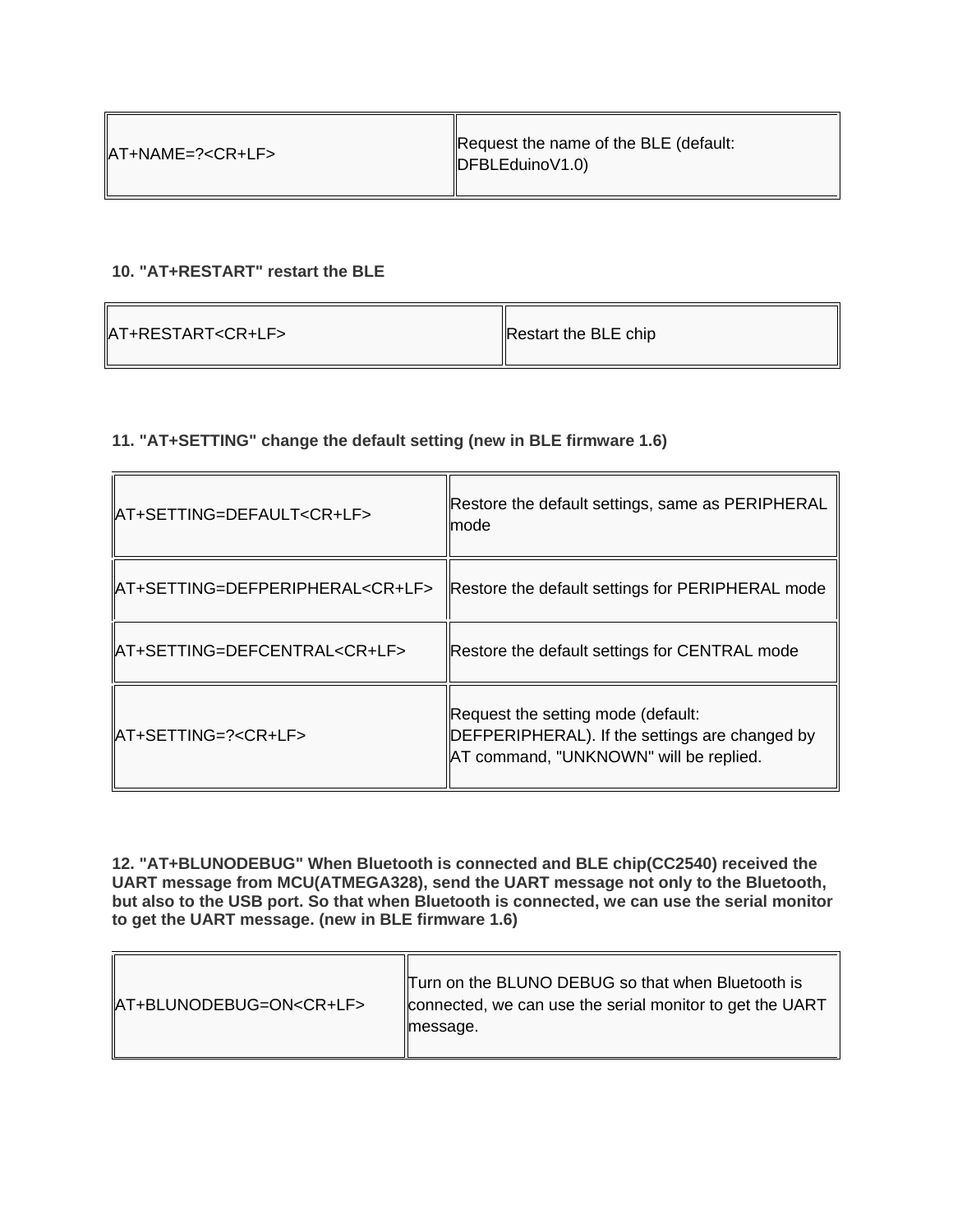| AT+BLUNODEBUG=OFF <cr+lf></cr+lf> | Turn off the BLUNO DEBUG so that wireless programming<br>will be more stable. |
|-----------------------------------|-------------------------------------------------------------------------------|
| AT+BLUNODEBUG=? <cr+lf></cr+lf>   | Request the BLUNO DEBUG state (default: ON)                                   |

 $\overline{1}$ 

 $\sqrt{2}$ 

 $\sqrt{2}$ 

**13. "AT+USBDEBUG" When Bluetooth is connected and BLE chip(CC2540) received the Bluetooth message from IOS or Android device, send the data not only to the UART, but also to the USB port. So that when Bluetooth is connected, we can use the serial monitor to directly get the Bluetooth message. (new in BLE firmware 1.6)**

| AT+USBDEBUG=ON <cr+lf></cr+lf>  | Turn on the BLUNO DEBUG So that when Bluetooth is<br>connected, we can use the serial monitor to directly get the<br>Bluetooth message from IOS or Android device. |
|---------------------------------|--------------------------------------------------------------------------------------------------------------------------------------------------------------------|
| AT+USBDEBUG=OFF <cr+lf></cr+lf> | Turn off the USB DEBUG so that wireless programming will<br>lbe more stable.                                                                                       |
| AT+USBDEBUG=? <cr+lf></cr+lf>   | Request the USB DEBUG state (default: OFF)                                                                                                                         |

**14. "AT+TXPOWER" Change the Transmitted Power which will change the signal range. (new in BLE firmware 1.6)**

| AT+TXPOWER=0 <cr+lf></cr+lf> | Change the Transmitted Power to fit the iBeacon<br>calibration. (4, 0, -6 -23 is acceptable) |
|------------------------------|----------------------------------------------------------------------------------------------|
| AT+TXPOWER=? <cr+lf></cr+lf> | Request the Transmitted Power (default: 0)                                                   |

## **15. "AT+IBEACONS" Enable the iBeacons feature(new in BLE firmware 1.6)**

| AT+IBEACONS=ON <cr+lf></cr+lf> | Enable the iBeacons feature. |
|--------------------------------|------------------------------|
|--------------------------------|------------------------------|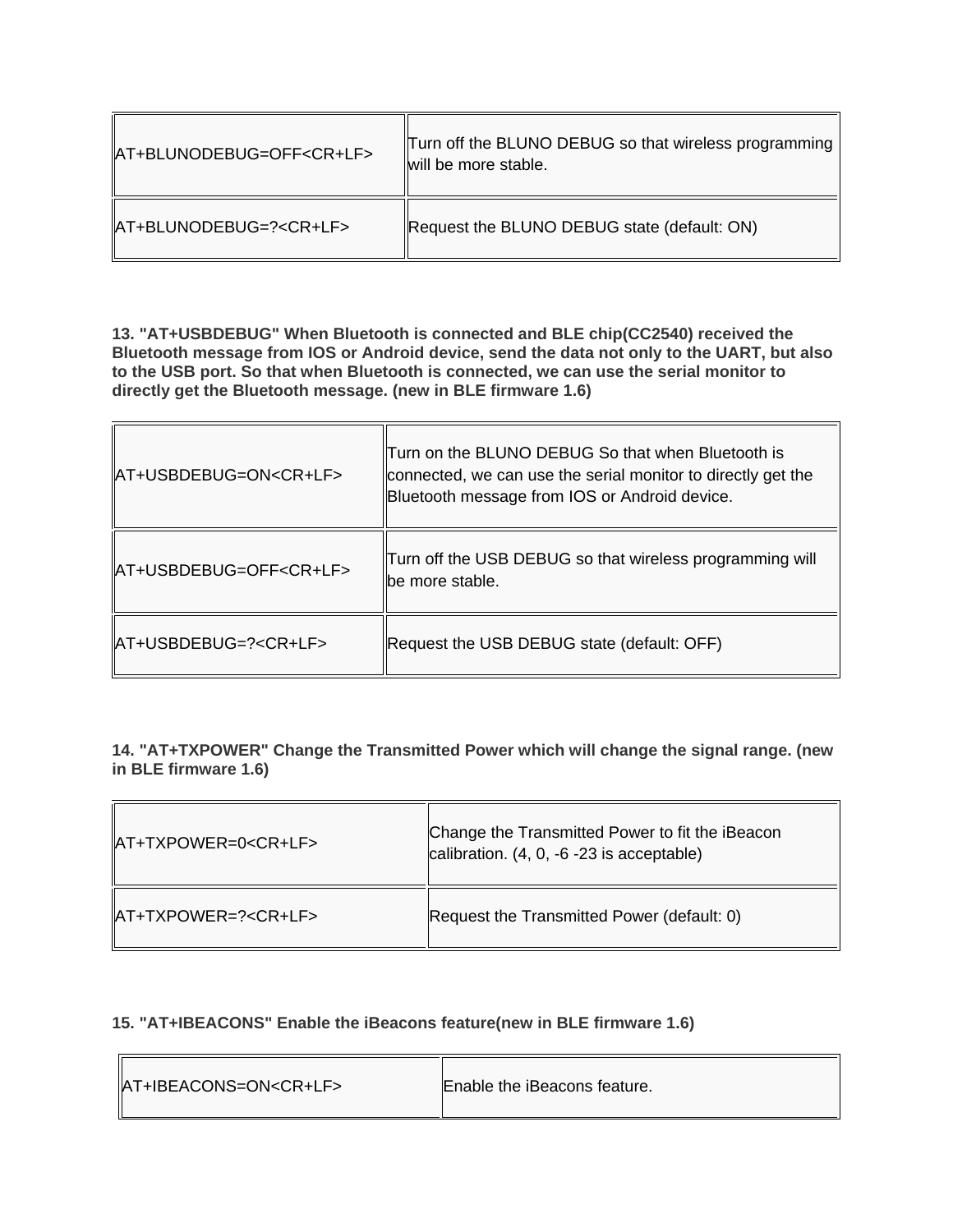| AT+IBEACONS=OFF <cr+lf></cr+lf> | Disable the iBeacons feature.                                     |
|---------------------------------|-------------------------------------------------------------------|
| IAT+IBEACONS=? <cr+lf></cr+lf>  | Request whether the iBeacons feature is enabled.<br>(default: ON) |

## **16. "AT+VERSION" the version of the firmware(new in BLE firmware 1.6)**

 $\overline{a}$ 

 $\overline{a}$ 

| $ AT+VERSION=? < CR+LF>$ | Request the version of the firmware. |
|--------------------------|--------------------------------------|
|--------------------------|--------------------------------------|

## **17. "AT+RSSI" Request the RSSI of the BLE (new in BLE firmware 1.6)**

| $ AT+RSS =? < CR+LF>$ | Request the RSSI of the BLE (if there is no<br>connection, "-000" will be returned) |
|-----------------------|-------------------------------------------------------------------------------------|
|-----------------------|-------------------------------------------------------------------------------------|

## **18. "AT+MAJOR" Set the major number of the iBeacons (new in BLE firmware 1.6)**

| $\vert$ AT+MAJOR=0 <cr+lf></cr+lf>                                | Set the major number of the iBeacons to "0". (0 to<br>65535 is acceptable) |
|-------------------------------------------------------------------|----------------------------------------------------------------------------|
| $\textsf{IAT+MAJOR}=\textsf{?}\textsf{<}\textsf{CR+LF}\textsf{>}$ | Request the major number of the iBeacons. (default<br>"O")                 |

## **19. "AT+MINOR" Set the minor number of the iBeacons (new in BLE firmware 1.6)**

| $\vert$ AT+MINOR=0 <cr+lf></cr+lf> | Set the minor number of the iBeacons to "0". (0 to<br>$ 65535 $ is acceptable) |
|------------------------------------|--------------------------------------------------------------------------------|
|------------------------------------|--------------------------------------------------------------------------------|